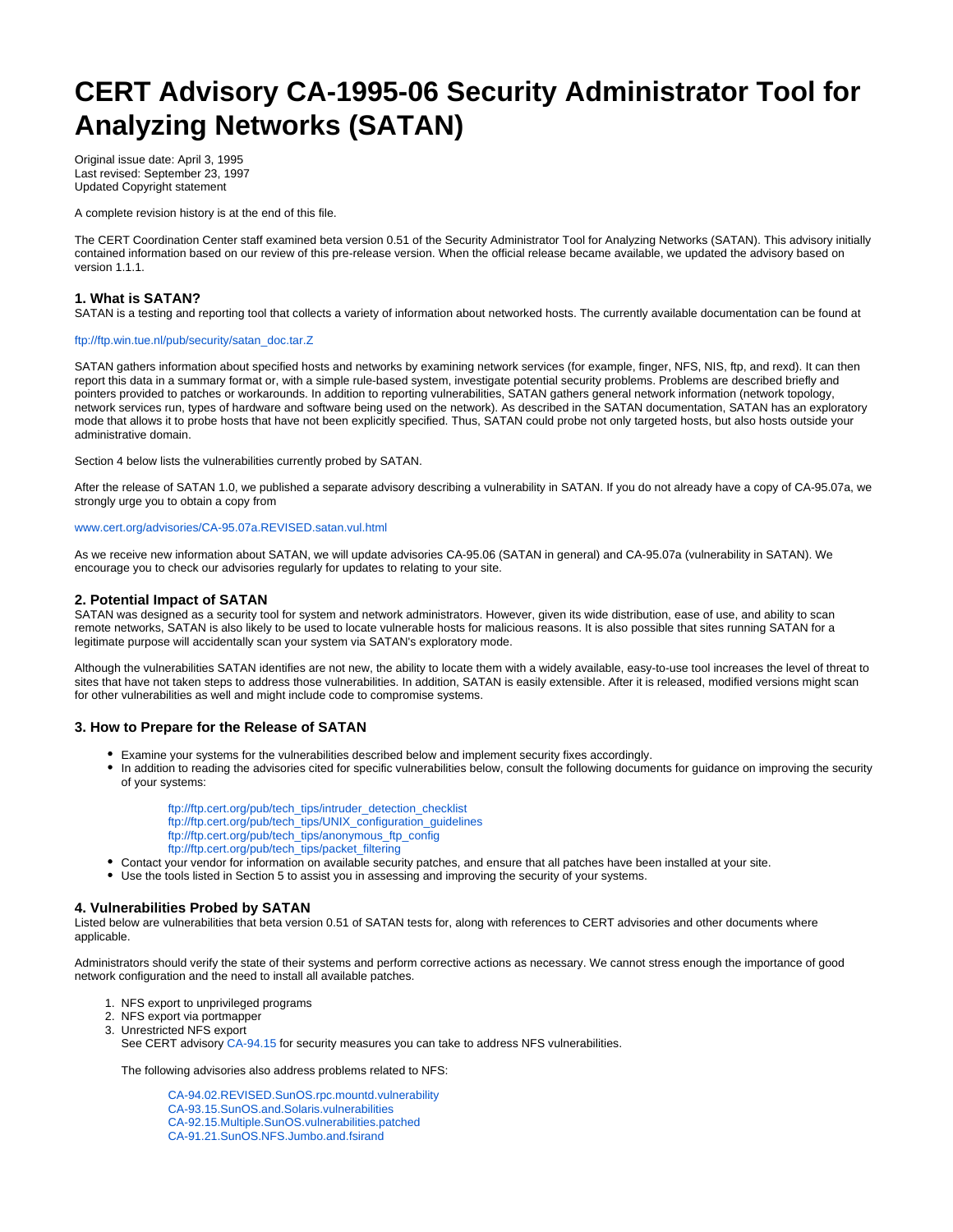- 4. NIS password file access
- 5. rexd access See CERT advisory [CA-92.13](http://www.cert.org/advisories/CA-92.13.SunOS.NIS.vulnerability.html) for information about SunOS 4.x machines using NIS, and [CA-93.01](http://www.cert.org/advisories/CA-93.01.REVISED.HP.NIS.ypbind.vulnerability.html) for information about HP machines.

We recommend filtering the rexd service at your firewall and commenting out rexd in the file /etc/inetd.conf.

See CERT advisory [CA-92.05](http://www.cert.org/advisories/CA-92.05.AIX.REXD.Daemon.vulnerability.html) for more information about IBM AIX machines using rexd, and [CA-91.06](http://www.cert.org/advisories/CA-91.06.NeXTstep.vulnerability.html) for information about NeXT.

6. Sendmail vulnerabilities

See CERT advisory CA-95.05 for the latest information we have published about sendmail.

- 7. TFTP file access See CERT advisory [CA-91.18](http://www.cert.org/advisories/CA-91.18.Active.Internet.tftp.Attacks.html) for security measures that address TFTP access problems. In addition, [CA-91.19](http://www.cert.org/advisories/CA-91.19.AIX.TFTP.Daemon.vulnerability.html) contains information for IBM AIX users.
- 8. Remote shell access

We recommend that you comment out rshd in the file /etc/inetd.conf or protect it with a TCP wrapper. A TCP/IP wrapper program is available from [ftp://ftp.cert.org/pub/tools/tcp\\_wrappers/](ftp://ftp.cert.org/pub/tools/tcp_wrappers/)

- 9. Unrestricted X server access We recommend filtering X at your firewall. Additional advice about packet filtering is available by anonymous FTP from [ftp://ftp.cert.org/pub/tech\\_tips/packet\\_filtering](ftp://ftp.cert.org/pub/tech_tips/packet_filtering)
- 10. Writable FTP home directory See CERT advisory [CA-93.10.](http://www.cert.org/advisories/CA-93.10.anonymous.FTP.activity.html) Guidance on anonymous FTP configuration is also available from [ftp://ftp.cert.org/pub/tech\\_tips/anonymous\\_ftp\\_config](ftp://ftp.cert.org/pub/tech_tips/anonymous_ftp_config)
- 11. wu-ftpd vulnerability See [CA-93.06](http://www.cert.org/advisories/CA-93.06.wuarchive.ftpd.vulnerability.html) and [CA-94.07](http://www.cert.org/advisories/CA-94.07.wuarchive.ftpd.trojan.horse.html) for more information about ftpd.
- 12. Unrestricted dial-out modem available via TCP. Place modems behind a firewall or put password or other extra authentication on them (such as S/Key or one-time passwords). For information on one-time passwords, see CERT advisory [CA-94.01](http://www.cert.org/advisories/CA-94.01.ongoing.network.monitoring.attacks.html), Appendix B.

Note: In addition to our FTP archive at ftp.cert.org, CERT documents are available from the following sites, and others which you can locate by using archie:

[ftp://coast.cs.purdue.edu/pub/mirrors/cert.org/cert\\_advisories](ftp://coast.cs.purdue.edu/pub/mirrors/cert.org/cert_advisories) [ftp://unix.hensa.ac.uk/pub/uunet/doc/security/cert\\_advisories](ftp://unix.hensa.ac.uk/pub/uunet/doc/security/cert_advisories) [ftp://ftp.luth.se/pub/misc/cert/cert\\_advisories](ftp://ftp.luth.se/pub/misc/cert/cert_advisories) [ftp://ftp.switch.ch/network/security/cert\\_advisories](ftp://ftp.switch.ch/network/security/cert_advisories) [ftp://corton.inria.fr/CERT/cert\\_advisories](ftp://corton.inria.fr/CERT/cert_advisories) [ftp://ftp.inria.fr/network/cert\\_advisories](ftp://ftp.inria.fr/network/cert_advisories) [ftp://nic.nordu.net/networking/security/cert\\_advisories](ftp://nic.nordu.net/networking/security/cert_advisories)

## **5. Currently Available Tools**

The following tools are freely available now and can help you improve your site's security before SATAN is released.

COPS and ISS can be used to check for vulnerabilities and configuration weaknesses.

COPS is available from [ftp//ftp.cert.org:/pub/tools/cops/\\*](ftp://ftp.cert.org/pub/tools/cops/)

ISS is available from <ftp://ftp.uu.net/usenet/comp.sources.misc/volume39/iss> CERT advisory [CA-93.14](http://www.cert.org/advisories/CA-93.14.Internet.Security.Scanner.html) contains information about ISS.

TCP wrappers can provide access control and flexible logging to most network services. These features can help you prevent and detect network attacks. This software is available by anonymous FTP from

#### [ftp://ftp.cert.org/pub/tools/tcp\\_wrappers/\\*](ftp://ftp.cert.org/pub/tools/tcp_wrappers/)

The TAMU security package includes tools to check for vulnerabilities and system configuration weaknesses, and it provides logging and filtering of network services. This software is available by anonymous FTP from

[ftp://net.tamu.edu/pub/security/TAMU/\\*](ftp://net.tamu.edu/pub/security/TAMU/*)

The Swatch log file monitor allows you to identify patterns in log file entries and associate them with actions. This tool is available from

<ftp://ee.stanford.edu/pub/sources/swatch.tar.Z>

#### **6. Detecting Probes**

One indication of attacks by SATAN, and other tools, is evidence of a heavy scan of a range of ports and services in a relatively short time. Many UNIX network daemons do not provide sufficient logging to determine if SATAN is probing the system. TCP wrappers, the TAMU tools, and Swatch can provide the logging you need.

New tools are becoming available on the network to help you detect probes, but the CERT staff has not evaluated them.

Although detection tools can be helpful, keep in mind that their effectiveness depends on the nature and availability of your logs and that the tools may become less effective as SATAN is modified. The most important thing you can do is take preventive action to secure your systems.

## **7. Using SATAN**

Running SATAN on your systems will provide you with the same information an attacker would obtain, allowing you to correct vulnerabilities. If you choose to run SATAN, we urge you to read the documentation carefully. Also, note the following:

It is easy to accidentally probe systems you did not intend to. If this occurs, the probed site may view the probe(s) as an attack on their system(s).